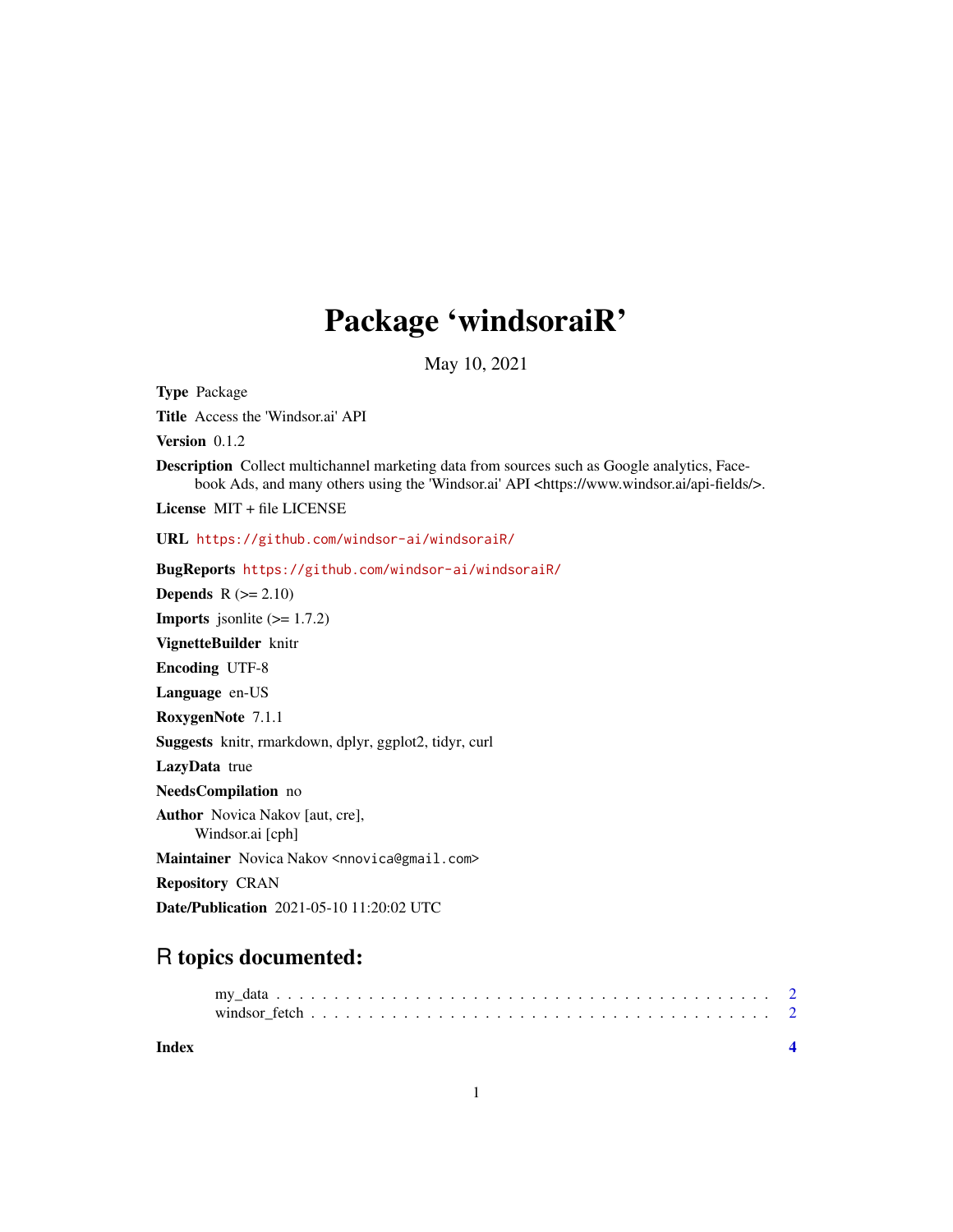<span id="page-1-0"></span>

#### Description

A dataset containing sample gooole and facebook ads data fetched from windsor.ai API. See more at: https://www.windsor.ai/api-fields/

#### Usage

my\_data

#### Format

A data frame with 1677 rows and 6 variables:

data.campaign name of the campaign

data.clicks number of clicks

data.spend spend data

data.medium the type of referals

data.source source of the data (google, facebook, etc.)

googlesheets googlesheets id

#### Source

<https://www.windsor.ai/>

windsor\_fetch *Windsor fetch A function to fetch data from the Windsor.ai API*

#### Description

Windsor fetch A function to fetch data from the Windsor.ai API

#### Usage

```
windsor_fetch(
  api_key,
  connector = "all",date_preset = "last_7d",
  fields = c("source", "campaign", "clicks", "medium", "sessions", "spend")
\mathcal{E}
```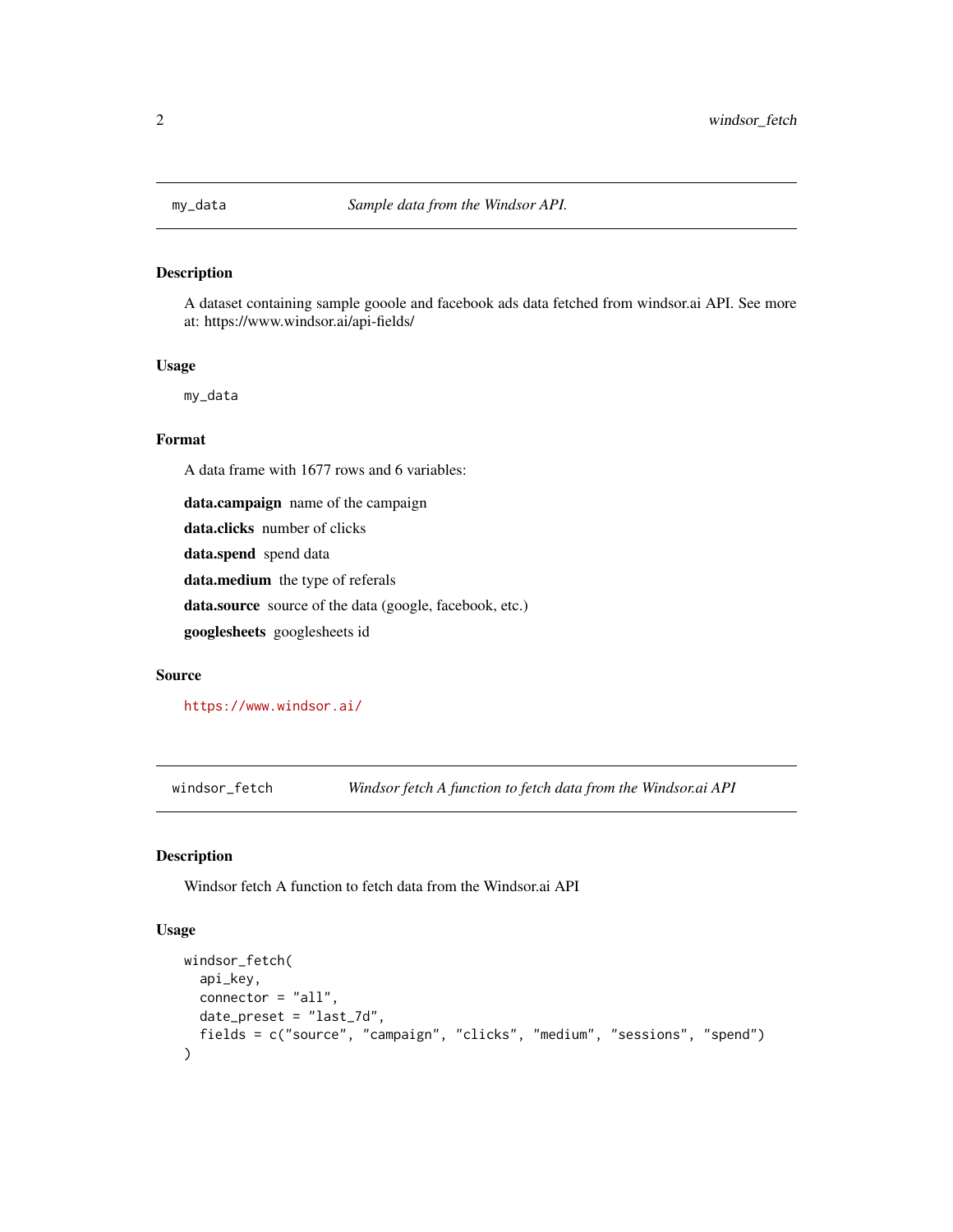#### windsor\_fetch 3

#### Arguments

| api_key     | Your api key to access Windsor.ai API                                                                                                              |
|-------------|----------------------------------------------------------------------------------------------------------------------------------------------------|
| connector   | A connector for the data source. The connector "all" connector blends data from<br>all sources See https://www.windsor.ai/api-fields/ for details. |
| date_preset | the period for which data is fetched from the API. See https://www.windsor.ai/api-<br>fields/for details                                           |
| fields      | The fields fetched from the API for a given connector See https://www.windsor.ai/api-<br>fields/ for details.                                      |

#### Value

A data frame containing the desired data.

#### Examples

```
## Not run:
windsor_fetch <- (api_key = "your api key",
connector = "all",date_preset = "last_7d",
fields = c("source", "campaign", "clicks",
           "medium", "sessions", "spend"))
```
## End(Not run)